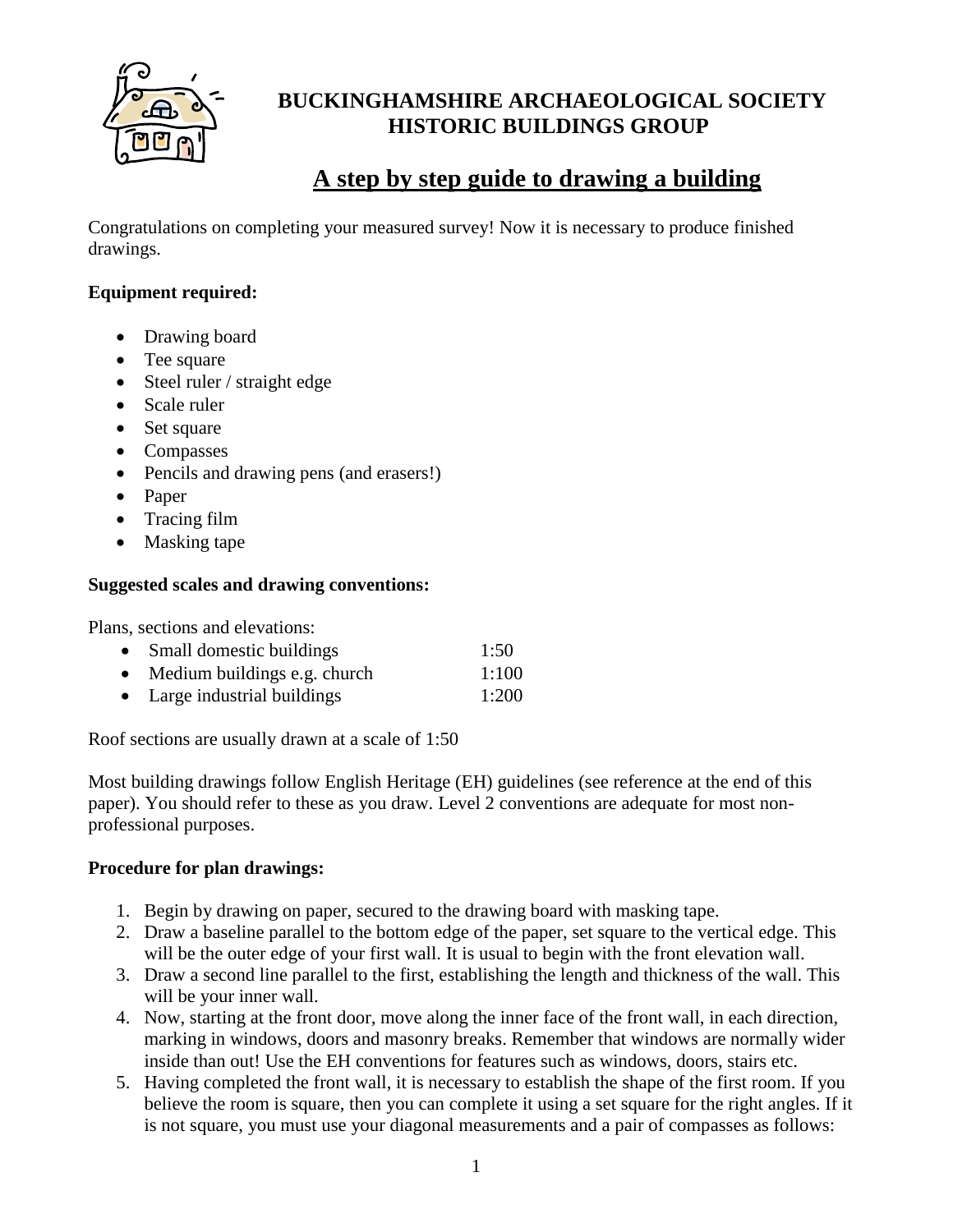- Place one end of the compasses at one corner of your first wall (point A)
- Open the compasses to the scale distance of one diagonal measurement
- Make an arc on the paper at this distance from point A
- Now repeat this process from the other end of the first wall (point B), marking another arc (point C). This marks the corner of the third wall
- Repeat the whole process with the other diagonal measurement to find the corner of the fourth wall
- Now the other walls can be drawn in



- 6. A few notes about drawing conventions:
	- Overhead features in a room, such as beams, are shown in a broken line
	- It is not necessary to draw in all overhead features, such as all of the ceiling joists. These can be represented with a single notation (see EH guide)
	- Stairs are drawn rising to waist height only, with an arrow to indicate the up or down (depending on which floor you are drawing)
	- Doors are often just left as openings, but there are special notations for windows. Consult the EH book.
	- Timbers cut through in a section drawing are shown in black, as they are coming towards you
	- Fireplaces are initialled with *f*
- 7. Now complete this same procedure for all the ground floor rooms
- 8. If drawing an upper floor, it is usually possible to use the overall measurements from the ground floor, adding in variations and upper floor features.
- 9. Label each room with a letter and number, such as G1 for ground floor room 1. Don't use functional labels, such as kitchen

## **Remember to keep the drawing simple and uncluttered with minimal labelling.**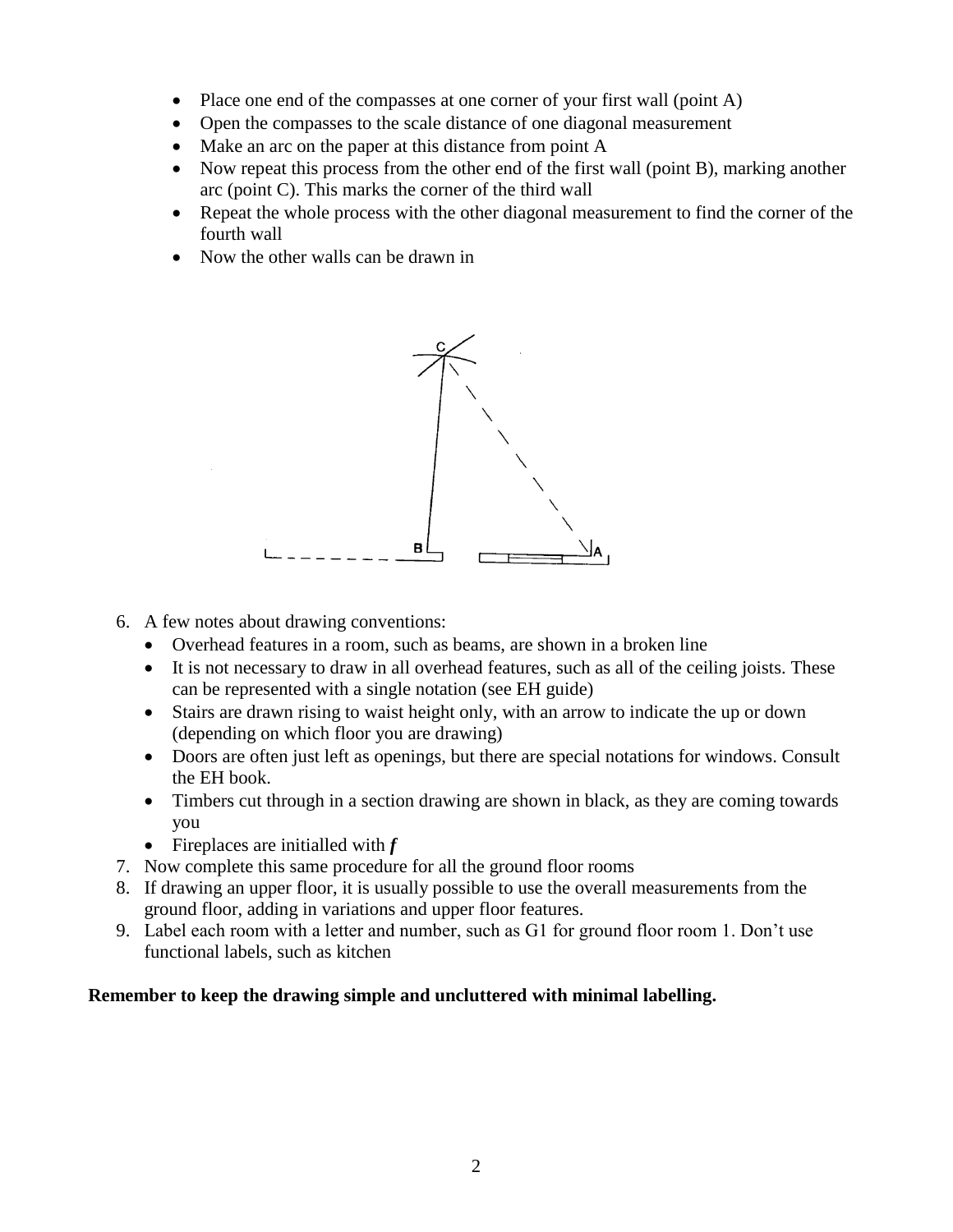#### **Procedure for elevation drawings:**

#### **Decide which elevations are the most useful; you might only draw one or two, rather than all four.**

- 1. Work from either the eaves line or an artificial baseline if you have measured from the latter
- 2. Check whether window tops are in line; don't assume that they are!
- 3. An elevation is drawn face on, with all features depicted as flat
- 4. If drawing more than one elevation, make sure that each corner of the building is the same height in your drawing
- 5. You can convey the roof covering material somewhat stylistically; e.g. wavy lines for pantiles, but only in a small part of the drawing, rather than across the whole roof

#### **Other drawn features;**

1. You may wish to include a drawing of a section through the roof, as described in the measuring guide. This will look something like this when complete:



2. It might also be useful to draw significant features, such as an unusual door or fireplace. These should be drawn at 1:50 or even 1:20

#### **Preparing the final drawing:**

- 1. Where possible, arrange all the drawings on a single sheet
- 2. If there are elevations and plans, place the ground floor plan to the bottom left of the page, with other plans to the right of it. Place the front elevation drawing above the ground floor plan
- 3. **Always include:**
	- **A north arrow**
	- **A scale bar and a note of the scales employed (e.g. 1:50)**
	- **The name of the building and any reference numbers**
	- **The names of the surveying team**